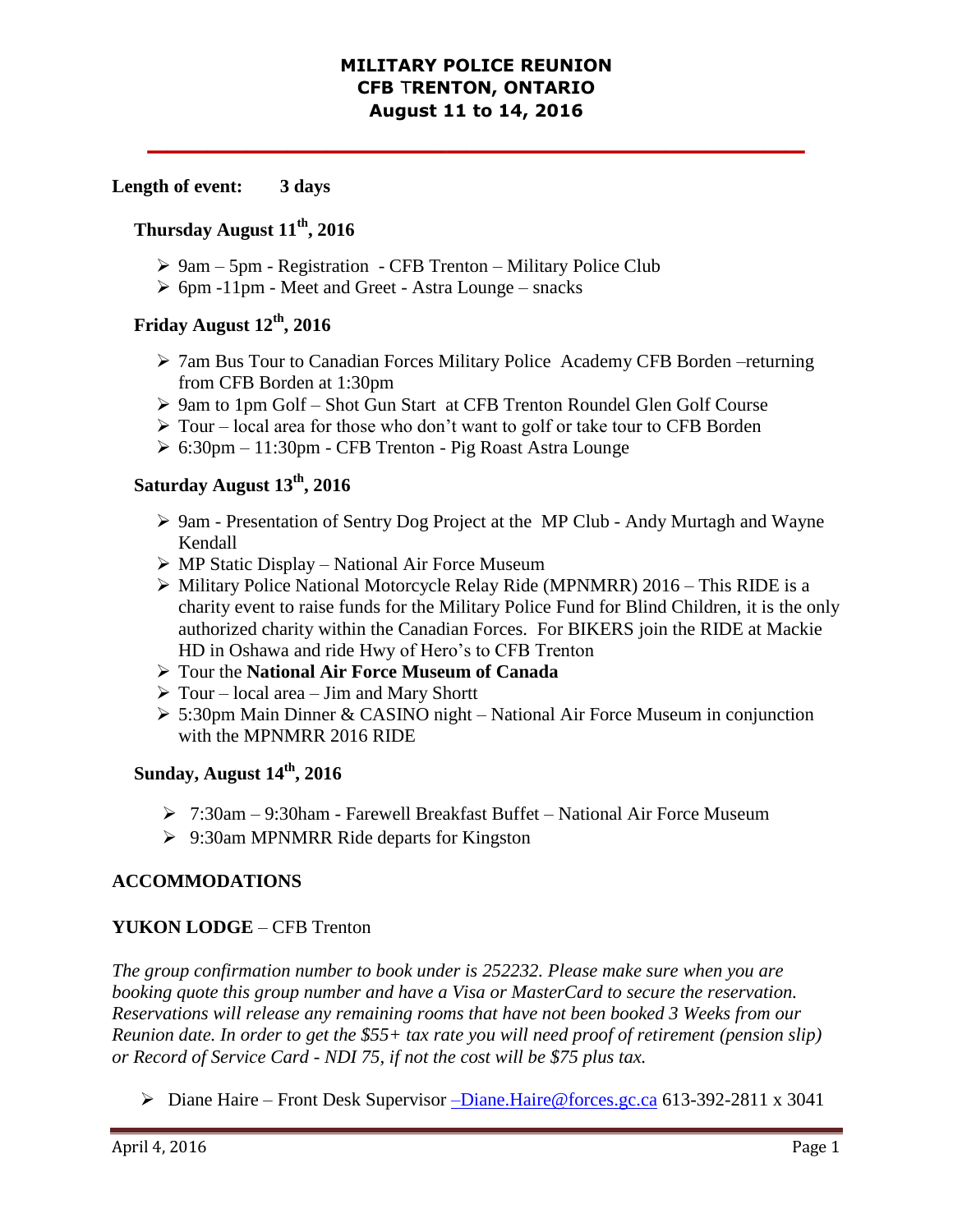## **MILITARY POLICE REUNION CFB** T**RENTON, ONTARIO August 11 to 14, 2016**

**\_\_\_\_\_\_\_\_\_\_\_\_\_\_\_\_\_\_\_\_\_\_\_\_\_\_\_\_\_\_\_\_\_**

Reservations – Dana or Kerri Ann – [reservationdesk@forces.gc.ca](mailto:reservationdesk@forces.gc.ca) 613-965-6059, toll free 1-877-469-8566

#### **Ramada Hotel Trenton**

99 Glen Miller Road, K8V 5P8 Trenton Sarah McIntosh – Guest Service Manager Email – ops@ramadatrenton.com 613-394-4855 x 400

#### **Comfort Inn Trenton**

68 Monogram Place, K8V 6S3 Trenton Karen Gatt [karengatt@gmail.com](mailto:karengatt@gmail.com) 613-965-6660 1-866-715-0006-

#### **Travelodge Trenton –**

598 Old Highway #2, K8V 5P5 Trenton Pari Patel 613-965-6789 Travelodgetrenton.hotmail.com

**NOTE: I have sent requests to the above HOTELS requesting a discount rate and if they would sponsor our reunion, have not received a response.**